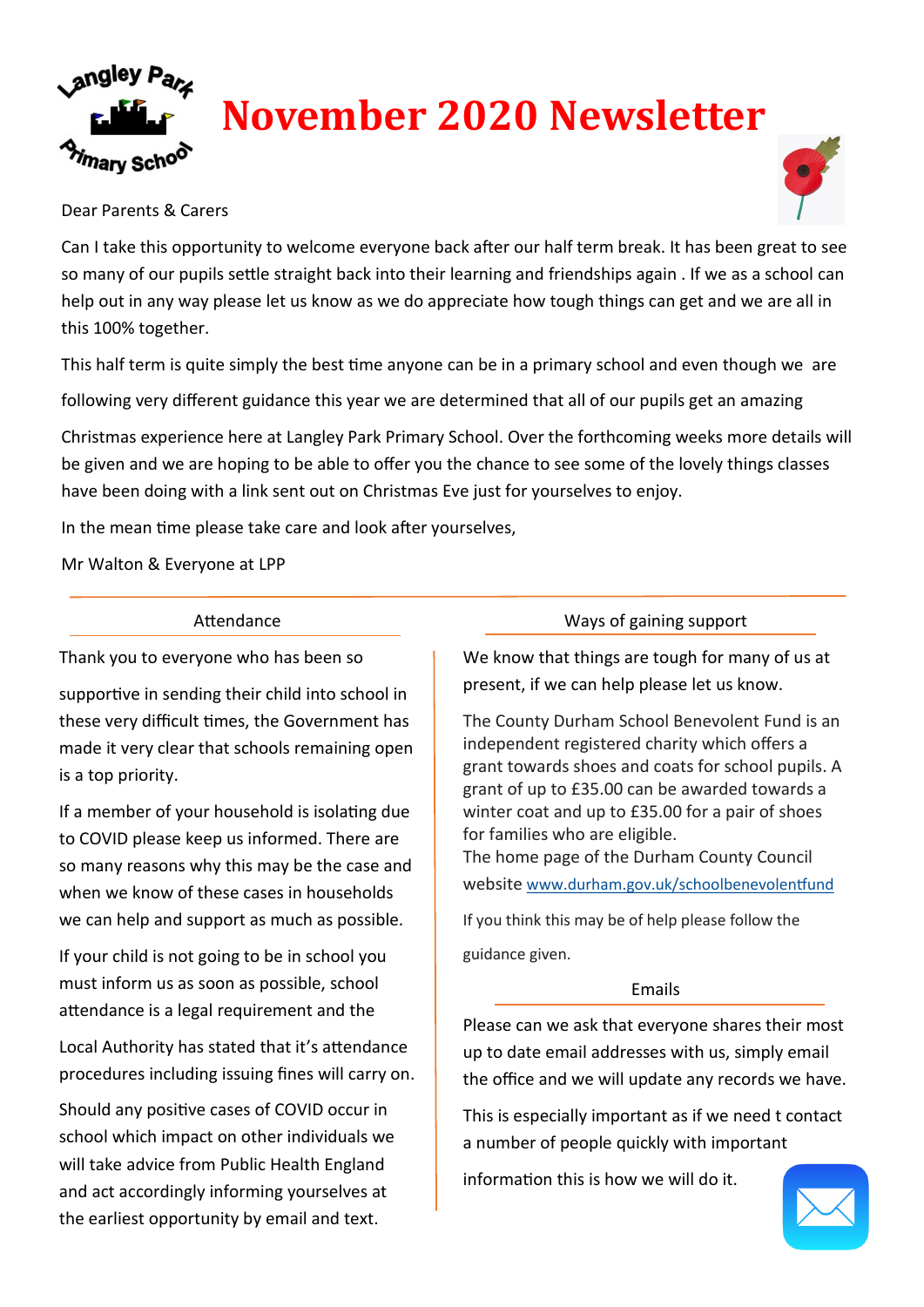## School Meals



Berna and Angela make fabulous food in our school kitchen. If you would like your child to have a really great cooked meal please let us know.

## Free School Meals

If you feel your circumstances may have changed in these uncertain times and think you may qualify for a free school meal we are sending out a form to check this on your behalf next week.

Being entitled to a free school meal not only ensures your child could have a cooked meal in school but also could access extra funding for your child in school.

It may also entitle your child and family to hampers, subsidised visits and other extras.



Don't let it snow, let it snow, let it snow!

As a school we have always tried really hard to stay open in cases of severe weather. This year as we will need to keep year groups separate

wherever possible, decisions as to whether we can stay open will be even more challenging. We will always try to remain open but do ask for your

support whenever a decision needs to be made. We will inform you via text of any such decisions.

#### Home Learning

It is crucial that if your child is absent from school that you access the home learning packs we have ensured you have. We have put together a

combination of physical resources which match what your child would be taught in school as well as online resources. Your child's class teacher will also keep in contact with you using class do-jo, this will allow sharing of work and feedback directly between yourselves.



#### Feeding Families

Feeding Families is a local organisation, based in Bishop Auckland. They are trying to provide Christmas food hampers for around 5000 families this year.

We have a collection box outside the office, where our staff have been contributing to a reverse advent calendar of dried/Christmas foods. Any contributions would be most welcome.

If you would like to apply to receive a Christmas Hamper, please visit

<https://feedingfamilies.org.uk/receive/>

there is an online form to fill in.



How to apply for a hamper